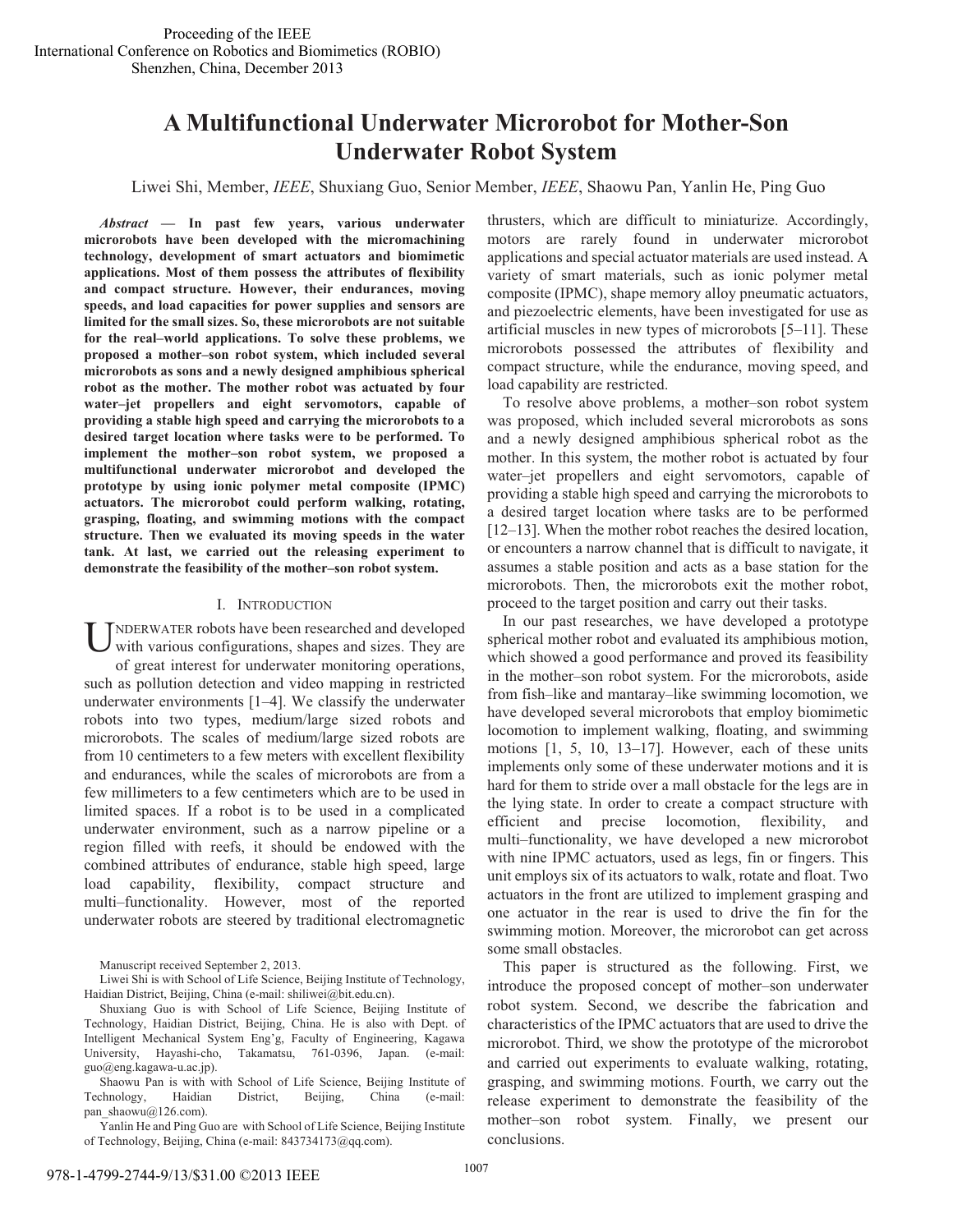## II. MOTHER-SON UNDERWATER ROBOT SYSTEM

Underwater microrobots possess some attributes of compact structure, multi–functionality, flexibility, and precise positioning, which can be used in limited underwater environments. However, they lack the attributes of long endurance, stable high speed, and large load capacity. To implement these characteristics, we proposed a mother–son robot system, which included several microrobots as sons and a newly designed amphibious spherical robot as the mother. The mother robot can carry son microrobots to be close to the target position and release these microrobots [10, 13].

Compared with a single large robot, when the final tasks are carried out by microrobots, it is easier to adapt to narrow environments and implement relatively high positioning precision. Also, compared with individual microrobots, the mother–son system offers the following advantages: 1) the motion range of the overall system is expanded; 2) the microrobots can obtain a relatively stable, high power supply from the mother robot; 3) the microrobots can be designed with a more compact structure.

#### III. DESIGN AND MECHANISMS OF THE MICROROBOT

# *A. IPMC actuator*

Ionic polymer metal composite (IPMC) is an innovative material made of an ionic polymer membrane, chemically plated with gold electrodes on both sides. According to mechanical analysis, bending deformation of an IPMC actuator results from the redistribution of internal water molecules. Under the influence of an applied stimulus, the water molecules in the actuator are redistributed in the following two stages [17]. Its actuation characteristics show significant potential for the propulsion of underwater microrobots. It is lightweight and has a suitable response time, high bending deformation and long life. IPMC is widely used in soft robotic actuators such as artificial muscles, as well as on dynamic sensors [15–22]. The ionic polymer metal composite adopted for this research consists of Au deposited on Nafion<sup>TM</sup> film with a thickness of 0.2 mm.

## *B. Proposed structure of the microrobot*

Figure 1 shows the proposed structure of the underwater microrobot. It consists of six legs, two fingers, and a caudal fin. Two IPMC fingers are designed to grasp some small objects, while the caudal fin is used to implement swimming. The microrobot can also perform walking, rotating, and floating motions by using six IPMC legs. Two inside legs are called supporters and four outside legs are called drivers. Compared with previous developed lying legs, the newly proposed structure can increase the distance and reduce the friction between the body and ground when it walks on the uneven terrains.

Nine actuators are all 15 mm long, 3 mm wide and 0.2 mm thick. The total size of the microrobot is 65 mm long (including the two fingers and the tail), 52 mm wide and 21 mm high.



Fig. 1 The proposed structure of the underwater microrobot

#### *C. Mechanism of the walking/rotating motion*

The microrobot can perform walking/rotating motions by using two supporters and four drivers that are driven by square waves with the same frequency, and the phase of the two supporters lags 90° behind that of the four drivers. Figure 2 shows one step cycle of walking motion. Changing the bending directions of drivers, the microrobot can walk forward or backward and rotate clockwise or counterclockwise.

# *D. Mechanism of the grasping motion*

Figure 3 shows enlarged picture of a pair IPMC fingers. The distance between two fingers is 11 mm and they are attached to the front of the microrobot. The generated bending force of two fingers is determined by the driving voltage and the tip displacement. For a given driving voltage, when the deflection increases, the bending force decreases. Hence, the grasping capability is determined by the size of the object and the coefficient of friction when the stimulus is fixed [23].

#### *E. Mechanism of the swimming motion*

Figure 4 shows enlarged picture of the caudal fin. It consists of one IPMC actuator and one soft fin. Applying square waves, the IPMC actuator bends back-and-forth. Then, the caudal fin implements swing motion and pushes water to generate counterforce. The swimming speed and direction can be controlled by changing the swing frequency and amplitude.

#### *F. Mechanism of the floating motion*

The floating motion can be implemented by decreasing the frequency of the driving voltage. Then, the water around the IPMC surface is electrolyzed to generate gases. Some bubbles are attached on the IPMCs' surface to increase the buoyancy. When the upward force arrives at a certain value, the microrobot starts to float. The buoyancy and floating speed can be controlled by the frequency of the driving voltage.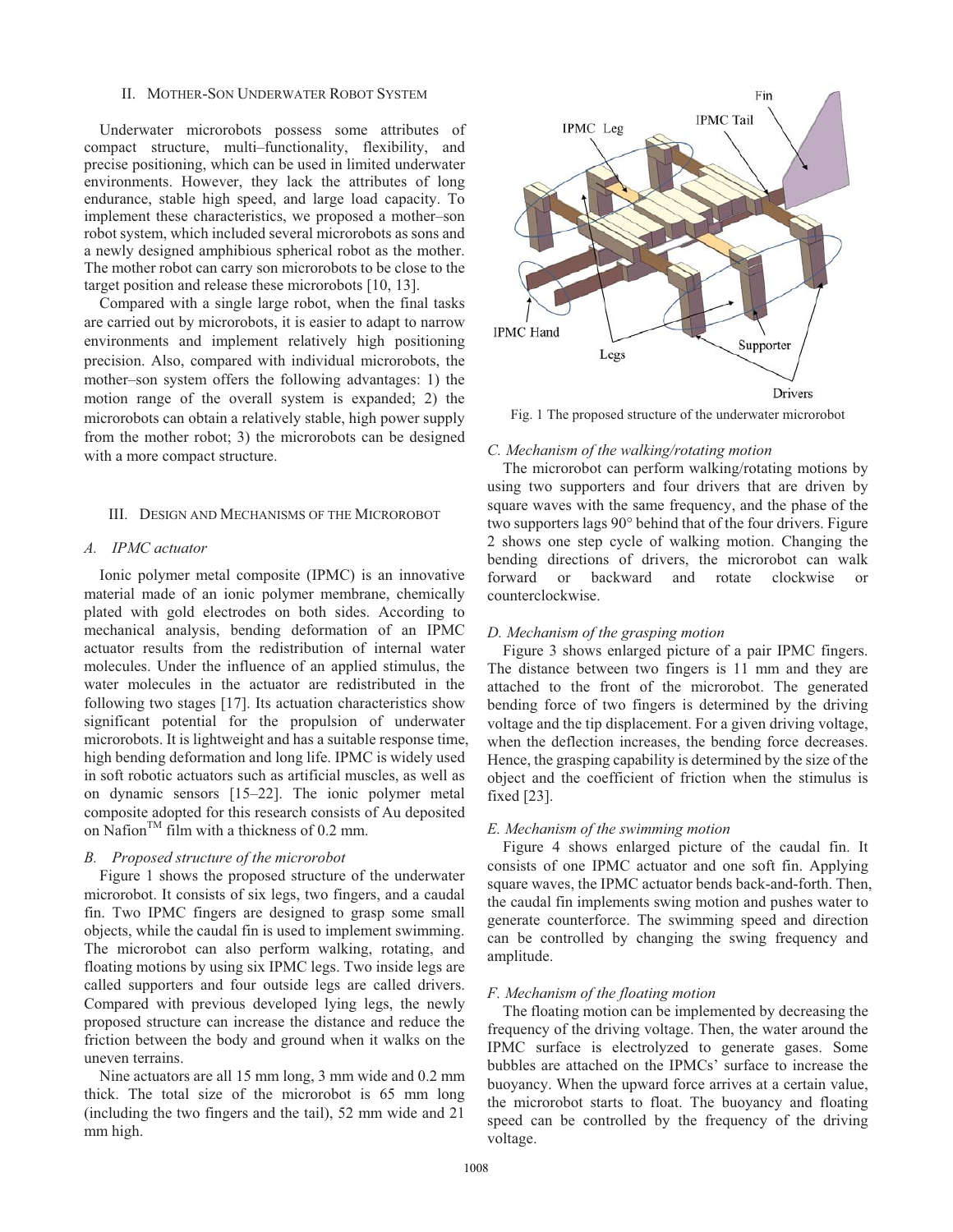



Fig. 3 Mechanism of the grasping motion



Fig. 4 Mechanism of the swimming motion

IV. PROTOTYPE MICROROBOT AND EXPERIMENTS

# *A. Prototype microrobot*

We developed a prototype of the multifunctional underwater microrobot, as shown in Fig. 5. The specifications are shown in Table I. It is 65 mm long, 52 mm wide, and 21 mm high. The weight of the body is 5.32 g. The control signals were transmitted by enamel-covered wires from spherical mother robot.



Fig. 5 The prototype multifunctional underwater microrobot.

## *B. Walking/ rotating experiments*

Walking and rotating experiments were carried out in a water tank to evaluate the speeds of the prototype microrobot with a voltage of 8 V. We measured the time when the microrobot moved a distance of 30 mm or a angle of 90°. The experiment was repeated 5 times for one set of driving signal. Then we calculated the average walking and rotating speeds.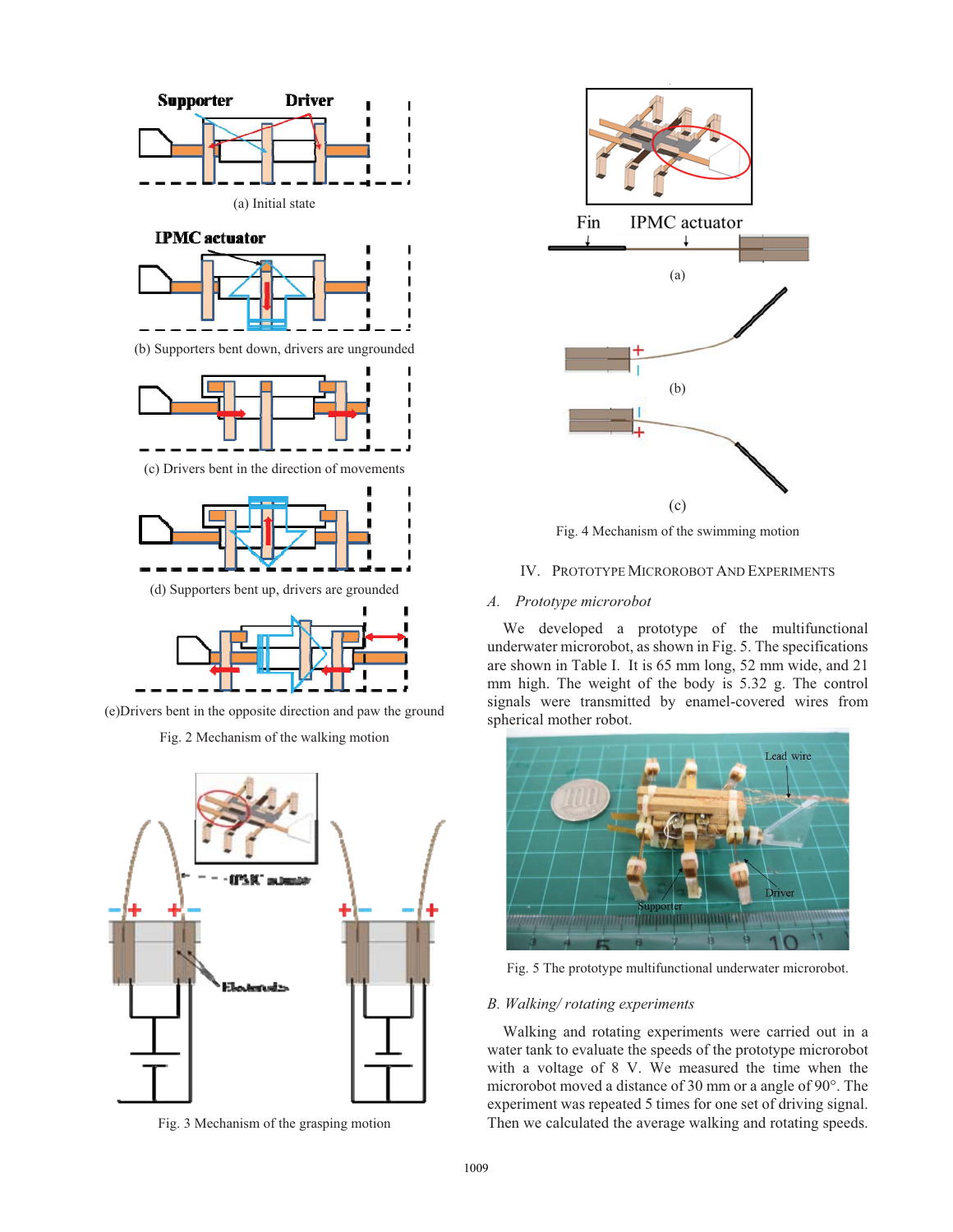The experimental results are shown in Fig. 6 and Fig. 7. The results show that walking and rotating speeds can be controlled by the frequency of the driving voltage. With a voltage of 8 V, a maximum walking speed of 9.1 mm/s was obtained and a maximum rotating speed of 13.2 °/s was attained at 1.25 Hz. When the frequency was higher than 2 Hz, the walking speed approached 0. The displacement of the IPMC actuator would be smaller in a real–world application, due to the body loading, leg slippage and short response time at high frequencies. The walking and rotating speeds of the son robot are proportional to the frequency of the driving voltage, while the deflection of the IPMC is inversely proportional to the frequency. So, there is a peek for the walking or rotating speed for frequency.

TABLE I SPECIFICATIONS OF PROTOTYPE MICROROBOT

| Length           | $65 \, \text{(mm)}$                               |
|------------------|---------------------------------------------------|
| Width            | $52 \,$ (mm)                                      |
| Height           | $21$ (mm)                                         |
| Weight           | 5.32(g)                                           |
| <b>IPMC</b> legs | $15\times3\times0.2$ (mm <sup>3</sup> ) $\times6$ |
| <b>IPMC</b> hand | $15\times3\times0.2$ (mm <sup>3</sup> ) $\times2$ |
| IPMC fin         | $15\times3\times0.2$ (mm <sup>3</sup> ) ×1        |



Fig. 6 Experimental walking speeds



Fig. 7 Experimental rotating speeds

## *C. Grasping experiment*

We carried out the grasping experiment to prove the feasibility of the microrobot that could grasp some small objects and carry them to desired position, as shown in Fig 8. The distance between two IPMC fingers is designed with 10 mm. While opening its two fingers, the maximal tip displacement of one IPMC finger is 5 mm. So, the width range of object should be less than 20 mm. In this experiment, we chose a cylindrical object. The diameter of the cylindrical object is 10 mm and its height is 18 mm.



(a) Initial state



(b) Walking forward and opening two fingers



(c) Grasping motion



(d) Rotational motion



(e) Final state Fig. 8 Grasping experiment

## *D. Swimming experiment*

We carried out swimming experiments for the prototype microrobot on a flat underwater surface. The frequency of the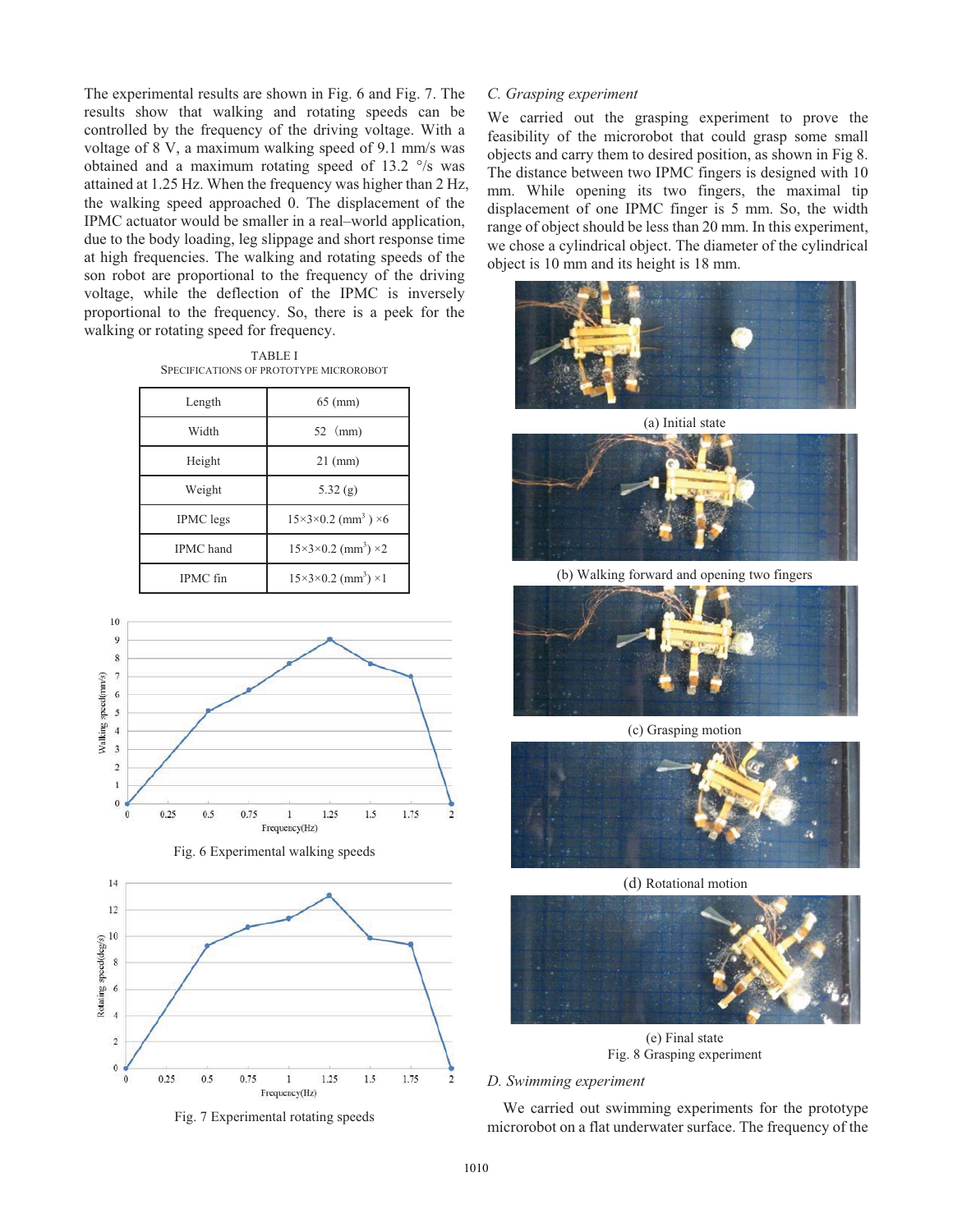applied voltage ranged from 0.25 Hz to 2 Hz with a voltage of 8 V. In these tests, we measured the time when the microrobot moved a distance of 100 mm and calculated the average swimming speed for each applied signal. The experimental results are shown in Fig. 9. The results show that swimming speed can be controlled by the applied frequency. With a voltage of 8 V, a maximum swimming speed of 8.9 mm/s was obtained at 1.25 Hz. When the frequency was higher than 2 Hz, the swimming speed also approached 0.



Fig. 9 Experimental swimming speeds

## V. MICROROBOT RELEASING EXPERIMENT

The proposed mother-son robot system is designed for the tasks in a limited underwater space, such a narrow channel. It assumes when the mother robot reaches the desired location, or encounters a narrow channel that is difficult to navigate, the microrobots exit the mother robot, proceed to the target position and carry out their tasks. We have developed a amphibious mother robot in previous researches [25-28]. Figure 10 shows the potential condition for the mother–son robot system.



Fig. 10 Assumed condition

To prove the feasibility of the of the mother-son underwater robot system, firstly we carried out release experiment for the microrobot from the mother robot. We assumed that the previous developed mother robot encountered a narrow channel that was not able to get across. Then the mother robot sat down and released a microrobot, as shown in Fig. 11.



(a) Initial position



(b) Encountering a narrow channel



(c) Releasing the microrobot Fig. 11 Microrobot releasing experiment

# VI. CONCLUSIONS

In this paper, we proposed a multifunctional underwater microrobot by using nine ionic polymer metal composite (IPMC) actuators for the mother–son robot system. Firstly, we introduced the concept of mother–son underwater robot system to implement tasks in restricted operating areas. Then, we described the fabrication and characteristic of IPMC actuator, and proposed the conceptual structure and